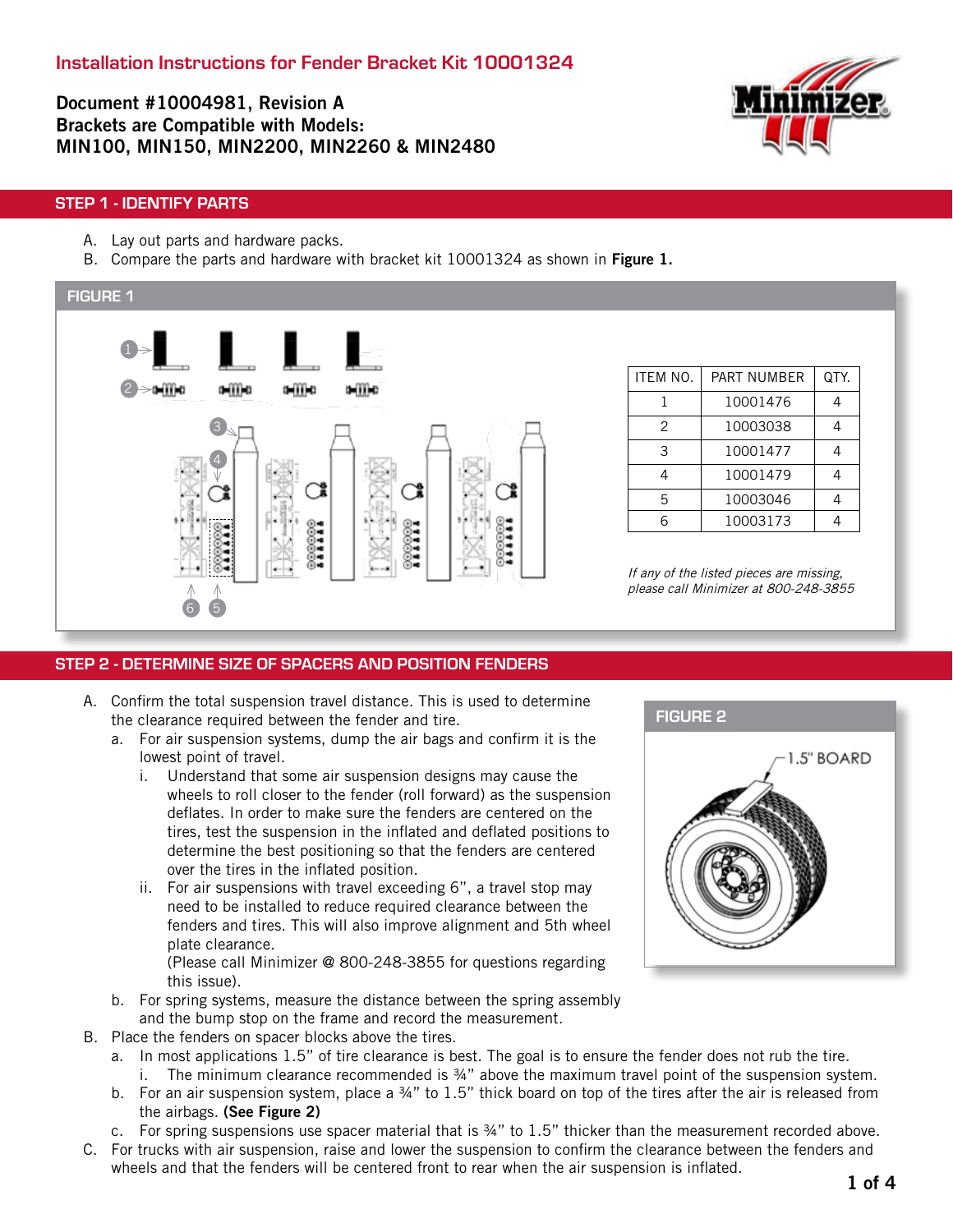## Document #10004981, Revision A Brackets are Compatible with Models: MIN100, MIN150, MIN2200, MIN2260 & MIN2480



- A. With the fenders in position, mark and test fit the brackets where they will attach to the frame.
- B. If possible, use existing bolt holes in the frame to attach.

Tip: It is common for the front bracket to align with the existing quarter fender holes and the rear bracket to align with the holes left from the mud flap hanger.

- C. If possible, position the mounting brackets low on the fender so they are no more than 15" from the bottom. (See Figure 3)
	- a. Brackets mounted 8-12" from the edge is optimal.
	- b. The goal is to reduce the risk of the leading edge of the fender from blowing back against the tire during high wind.

Tip: If the front fender bracket is mounted higher than 15", refer to the link below for further suggestions on adding additional support <http://www.minimizer.com/instructions.html>

#### NOTES:

- In some applications the rear fender will tuck inside the mud flap hanger as shown in Figure 4. This is the recommended configuration.
- Minimizer recommends using a separate hanger to hold the mudflap that is independent from the fender assembly.
- If a mudflap attached to a lighted fender is backed over, the fender and mounting brackets may be damaged.
- If there is no other option but to attach mudflaps to the fender, best practice is to cut vertical slots in the mudflap (in line with the mounting holes) to allow it to break away from the fender.

Warning: Attaching a mudflap to the bottom of a lighted fender as shown in Figure 5 will void manufacturer's warranty.



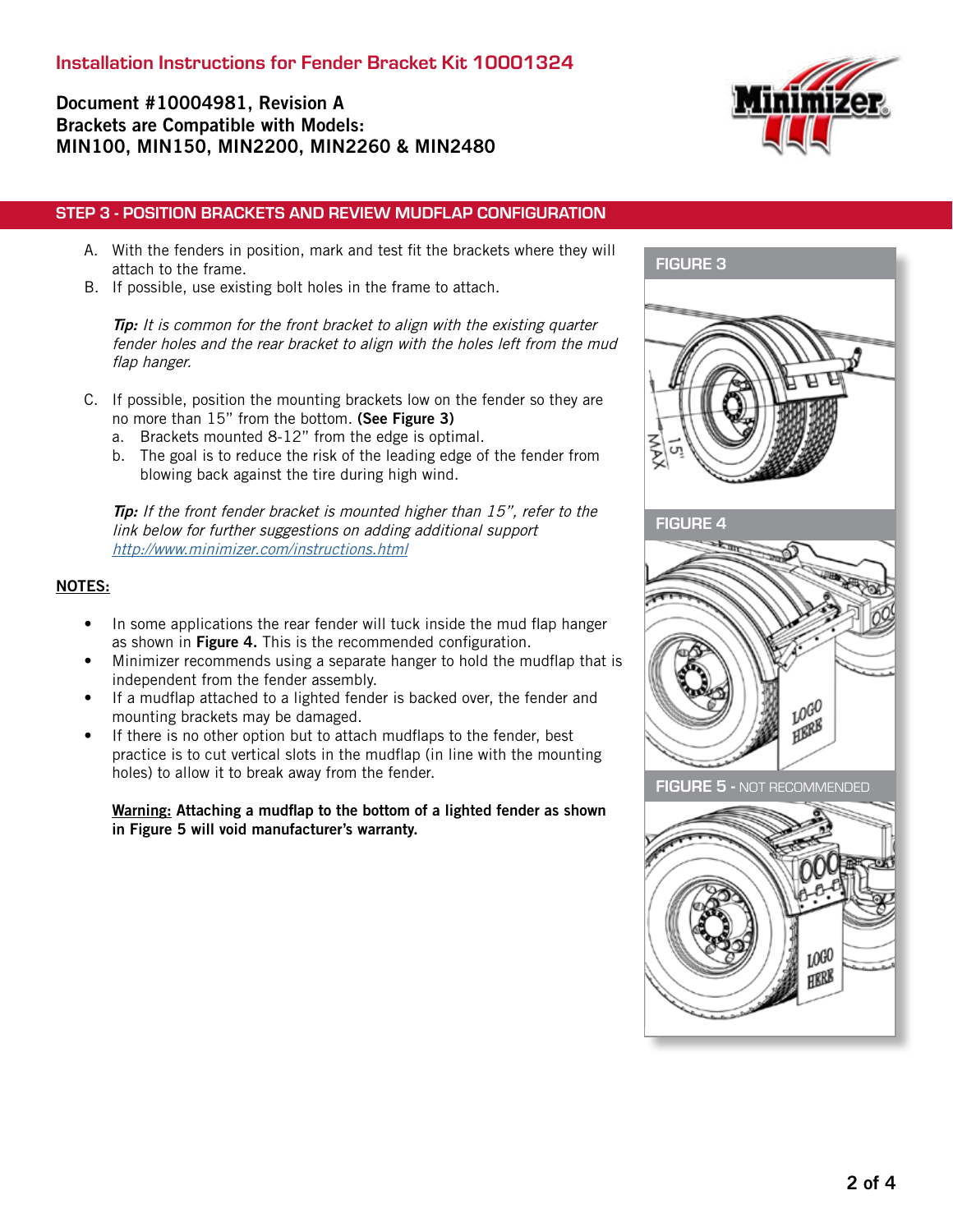## Installation Instructions for Fender Bracket Kit 10001324

## Document #10004981, Revision A Brackets are Compatible with Models: MIN100, MIN150, MIN2200, MIN2260 & MIN2480



- Round spacers are supplied to hold the (10001476) swivel bracket away from the frame when needed. In some cases, frame components may interfere with the required bracket location and require a spacer. (See Figure 6)
- Trim the pipe component of the swivel bracket as needed.
- USE SPACERS ONLY WHEN NECESSARY! The ideal installation is to mount the (10001476) swivel bracket directly to the frame using no spacers.
- If using the mounting hole inside the pipe of the swivel bracket, the excess flat steel may be trimmed off to provide a cleaner look.



#### STEP 4 - ATTACH BRACKETS TO TRUCK FRAME

A. Once the brackets are in position with the fender, tighten the 5/8" x 4-1/2" bolt that goes through the (10001476) swivel bracket to attach the swivel securely to the frame. (See Figure 7) a. Recommended torque is 160-170 ft-lbs.

# STEP 5 - PREP THE FENDERS

- A. Slide the (10001477) paddle bracket over the (10001476) swivel bracket.
	- a. Make sure the pipe of the (10001476) is fully inserted into the paddle bracket.
- B. Verify that the fenders are level across the frame and aligned with the tires for optimal clearance. Fenders that are installed in a deformed or twisted state, may lead to material fatigue and reduce the life of the fender.
	- a. Rotate the (10001477) paddle bracket so it makes good contact with fender.
- C. Attach the drilling template provided in the kit to the surface of the fender.
	- a. Insert the drilling template between the fender and (10001477) paddle bracket as shown in Figure 8.
	- b. Apply tape to the tabs of the template to secure it in place as shown in Figure 9.
	- c. Remove the fender from the wheels and confirm that the templates are secure.
- D. With the fender removed, drill six 3/8" holes through the fender using the template as a guide.
	- a. Kit includes one drilling template per paddle bracket.
	- b. Once drilling is complete, remove templates.